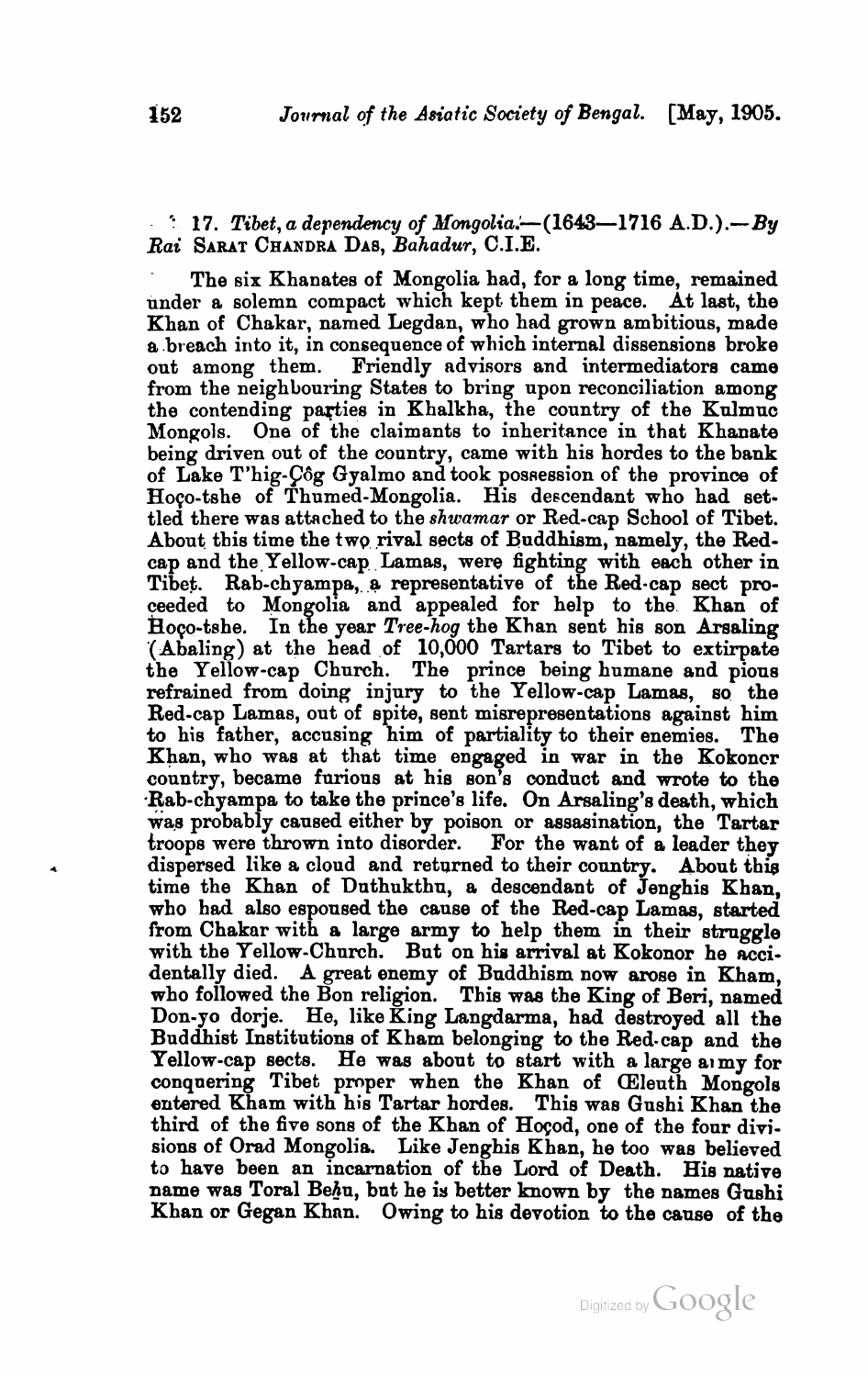Yellow-cap Church he is known in Tibet by the Tibetan name of Tenzing Choigyal, the upholder of religion or Dharma Raja. While only thirteen years of age he was entrusted by his father with the leadership of the Tartar hordes. He defeated the Gokarl Tartars and brought them under subjection in 1593. At the age of 25 he was successful in reconciling the Kulmucs of Khalkha with the (Eleuth Mongols who were quarrelling on account of a question of precedence between the hierarch of Gahdan and Ston gkor Sabg-drung named Jetsundampa, and thereby averted a fierce and bloody war in the heart of Mongolia. For this service, he was decorated with the holy order of T& Kansri by the Emperor of China in 1605, from which circumstance his name Kushri or Gnshi Khan had originated. At the age of 35, at the earnest entreaties of Desrid Sonam Choiphel, Panchen Rinpoche of Tashilhampo and other representatives of the Yellow-Church, he agreed to march into Tibet to punish their enemies. In the year  $Fire\text{-}ox$  in the first month, *i.e.*, February, he entered Kokonor with a large army. He despatched about 10,000 troops to Fhog-thu in Khalkha to suppress a rebellion there. His hordes routed 40,000 Tartars in a single battle fought at Utan Hoço in one day, and killed the Khan. From Kokonor, Gnshri Khan moved towards Tibet. He reached the great monastery of Gahdan in the auspicious evening of the 27th day of the month, when he saw a halo of light brightening the horizon at dusk.

During the **winter** of that year he again visited Kokonor, and from there proceeding to Kham, on the 25th of the llth month, he annexed the whole of King Beri's dominions to his kingdom. Seeing that Beri would be dangerous to both the Church and the State he put him to death and released the Lamas of the several Buddhist sects who had been thrown into prison by that apostate king of Kham. Gushri then brought under his control all the territories bordering on Jangsathul-the dominions of the king of Jangsa. Then entering Tibet proper with his invincible hordes, he made presents to the great monasteries of the Yellow-Church and proclaimed his authority over the whole country. From Lhasa he marched to Tsang with the major portion of his army. In the year called water-horse, on the 8th of the first month, he captured thirteen large **jongs** (forts), including that of Samdub-tse at Shigatse, and overthrew the power of the **king** of Tsang. On the 25th of the 11th month he threw him into prison. At first, out of respect for the valour of the fallen monarch, he did not order. him to be beheaded, but at the representation of the leaders of the Yellow-Church he was found guilty of the highest crime, having had. established arival monastery of the Red-cap Chnrch,caUed Tashizil, in the immediate vicinity of Taahilhunpo, with the object of mining

<sup>1</sup> The Western Mongolians who had become Mahomedans were called Gokar on account of their using the white Pagri, from go head and *kar* **white.**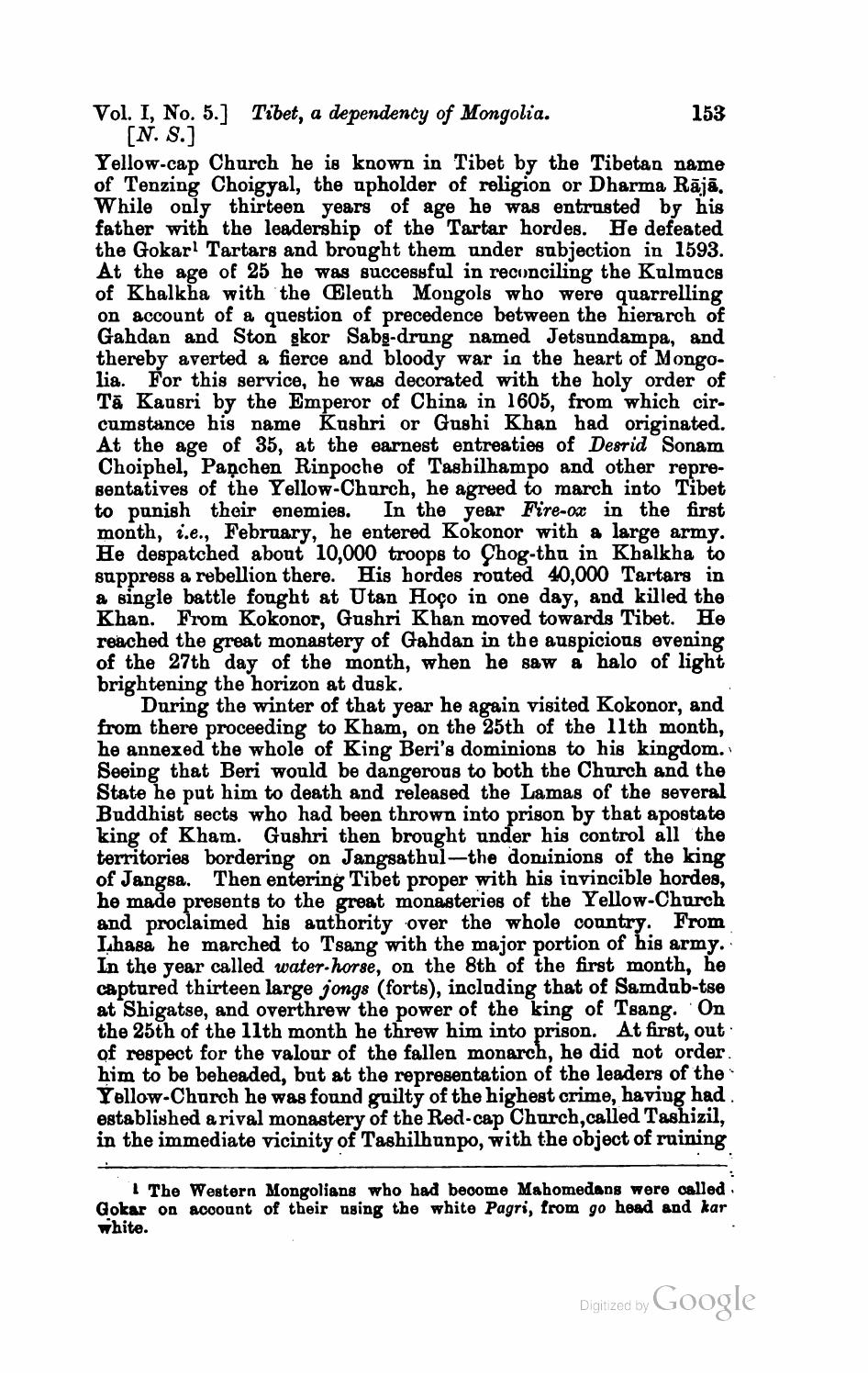the latter. Qnshri Khan caused him to be packed in a hide **1** and then threw him into the river. He then commenced the pions work of establishing a University with thirteen colleges, which were **called**  Ling or divisions, at Lhasa, for the education of both the laity and the clergy. Of these thirteen Lings only four have survived, namely,<br>Tan-gyeling, Tshe-chog-Ling, Kûndû-Ling and Tshemo-Ling. He Tan-gyeling, Tshe-chog-Ling, Kûndû-Ling and Tshemo-Ling. brought all the great Cholka or Provinces of Tibet under his power. Hearing that the Lamas of Kongpo, were greatly attached to the Red-cap Karmapa Sect, he sent a division of his army there and annexed the eastern provinces to his dominions. He now declared himself the supreme ruler of all Tibet and Mongolia, and sat on the Lion-throne of Potala at Lhasa. On this auspicious occasion he received presents from the border states of India, such as-Bushing (probably Bushahir), Yambu (Nepal), Npah-ri (Ladak), etc. The Tibetans of the older sects began to regard him as an incarnation of thair saint Padma Sambhava. After making the Yellow-Church dominant all over Tibet and Mongolia he shewed tolerance to the followers of the rival sects and patronized learning. Thus Mongolia and Tibet being brought together under the sovereignity of one Royal Umbrella, the religion of Buddha, as reformed by Tsongkhapa, flourished and shone with ater lustre than it had done even during the reformer's time. Under the benign rule of this devout king all classes of people enjoyed peaco and prosperity, as if they were living in the ideal age of perfection.

After Gushri Khan's death his son Dayan Khan reigned for fourteen years over Tibet. On his death his son Talai Khan, **aleo**  called Ratna Gyalpo, succeeded to the throne. Ratna's eldest son named Tanzin Wangyal succeeded him, but he did not reign long, being mysteriously poisoned. During the reigns of these kinga the office of the *Desrid* was successively filled by Pon Sonam Choiphel for seventeen years, from the year *Iron-serpent*; by T'hin Itus Gyatsho for ten years; by Lozang thutob for six years; and by. Lozang Jinpa for three years. Then it passed to the layman Sangye Gyatsho who held it for nearly twenty-five years from the year Earth-sheep, during which time he completed the building of the nine-storeyed palace on Potala called the Phodang Marpo. In the year Fire-tiger there was war between the Khalkha and the (Eleuth Mongols. The hierarch of Gahdan, named T'hi-Lodoi Gyatsho, reconciled the belligerents to each other and induced them to make a treaty of peace. On the death of Tanzing Wangyal, Lhabzang, the younger son of Ratna who was exiled, succeeded to the throne. His first act was to wreak vengeance<sup>8</sup> on the *Desrid*, Sangye Gyatsho, who had been instrumental in bringing about his



**<sup>1</sup> This punishment is called** *Ko-thûmgyab-pa***,** *i.e.***, packing the criminal in hide or skin and then throwing him in the deep water of a river. Tliia**  is the capital pnnishment that is inflicted on the higher class of criminals in Tibet.

**s At this period it wns saspeated that the Lama authorities of the Yel**low-cap Church were intriguing to kill the king (Lhabzang) by exoroism.